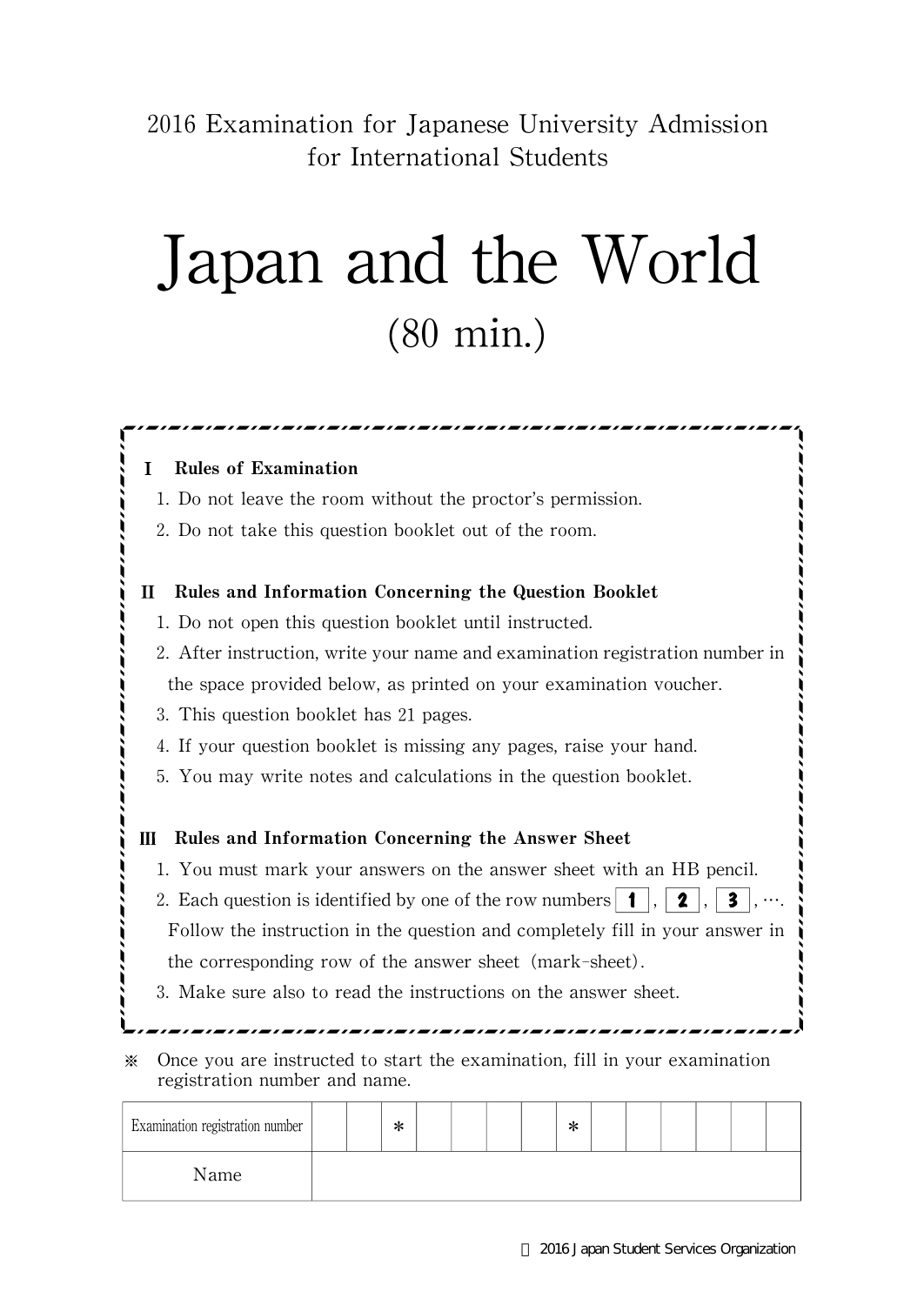- Q1 Read the following conversation and answer questions (1)-(4) below.
	- Student: The other day,I saw a report on TV about the chaotic situation that developed when large numbers of refugees from the Middle East and elsewhere filled the area around Budapest Keleti train station in <sup>1</sup>Hungary. Why did that happen?
	- Teacher: Many of the refugees are said to have come from Syria. A civil war broke out in Syria in the wake of the  $_2$  Arab Spring that started near the end of 2010, and this drove many Syrians out of the country. A large number of refugees began traveling by train across international borders to  $\frac{1}{3}$ Germany and the Nordic countries, and police in Hungary tried to block the flow by temporarily closing Budapest Keleti.
	- Student: So that's what happened.What are countries doing to take in the refugees?
	- Teacher: According to some estimates, more than one million refugees are seeking asylum in Europe. The  $_{4}$  EU leadership is discussing measures for dealing with this inflow, especially ways for having each EU member take in a portion of the refugees.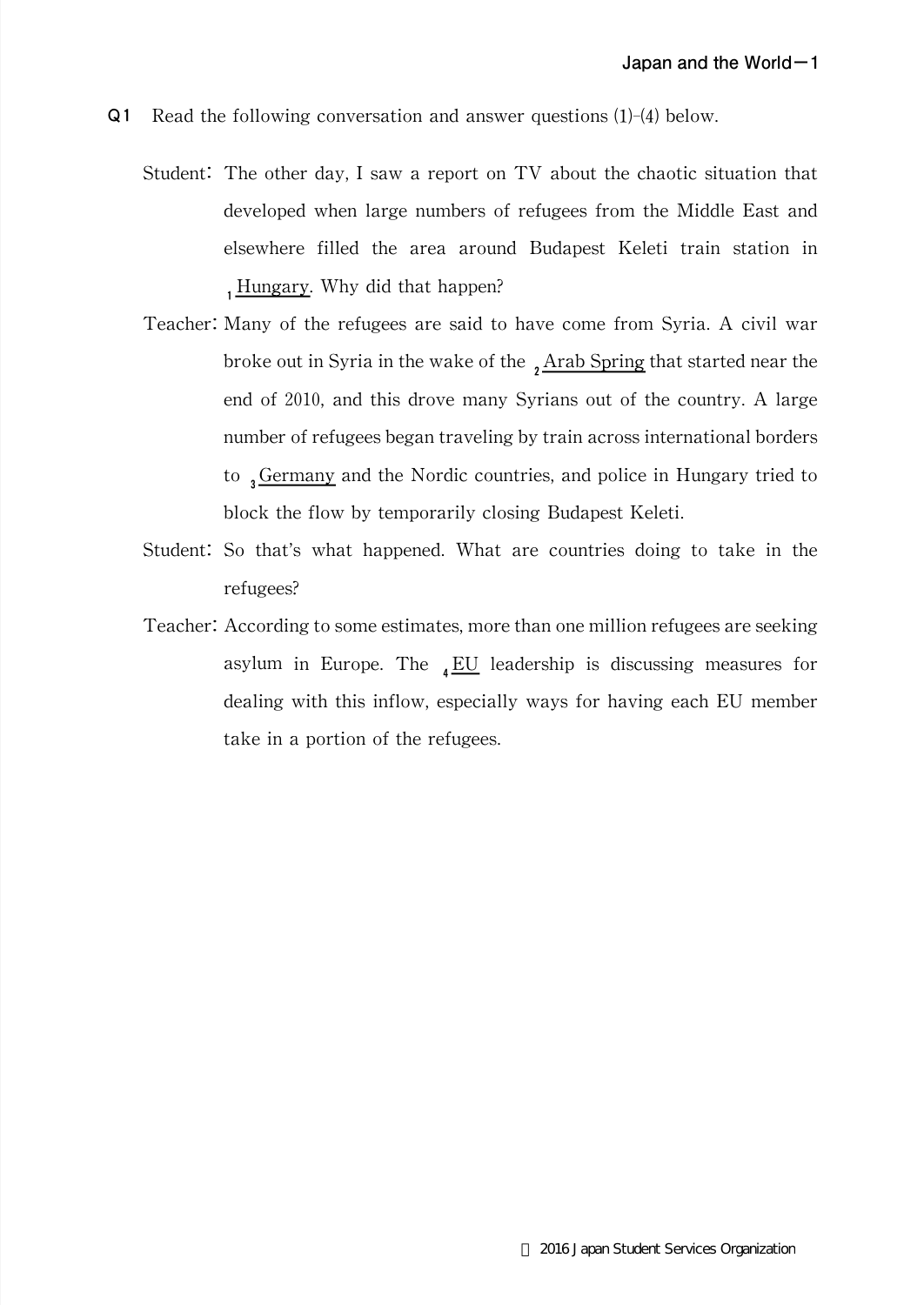(1) With reference to underlined item 1, from  $(1)$ - $(4)$  on the map below choose the  $\mathbf{1}$ answer that correctly indicates the location of Hungary.



- (2) With reference to underlined item  $2$ , from  $(1)$ - $(4)$  below choose the statement that  $2<sup>1</sup>$ best describes the Arab Spring.
	- ① It is a series of democratic movements that were sparked by the public's growing dissatisfaction with economic disparities and autocratic rule.
	- ② It is an Islamic revolution that seeks to establish political systems founded on Islamic teachings.
	- ③ It is a series of liberalization movements aimed at gaining economic freedom under communist rule.
	- ④ It is a Pan-Arab movement that seeks to establish Palestinian statehood.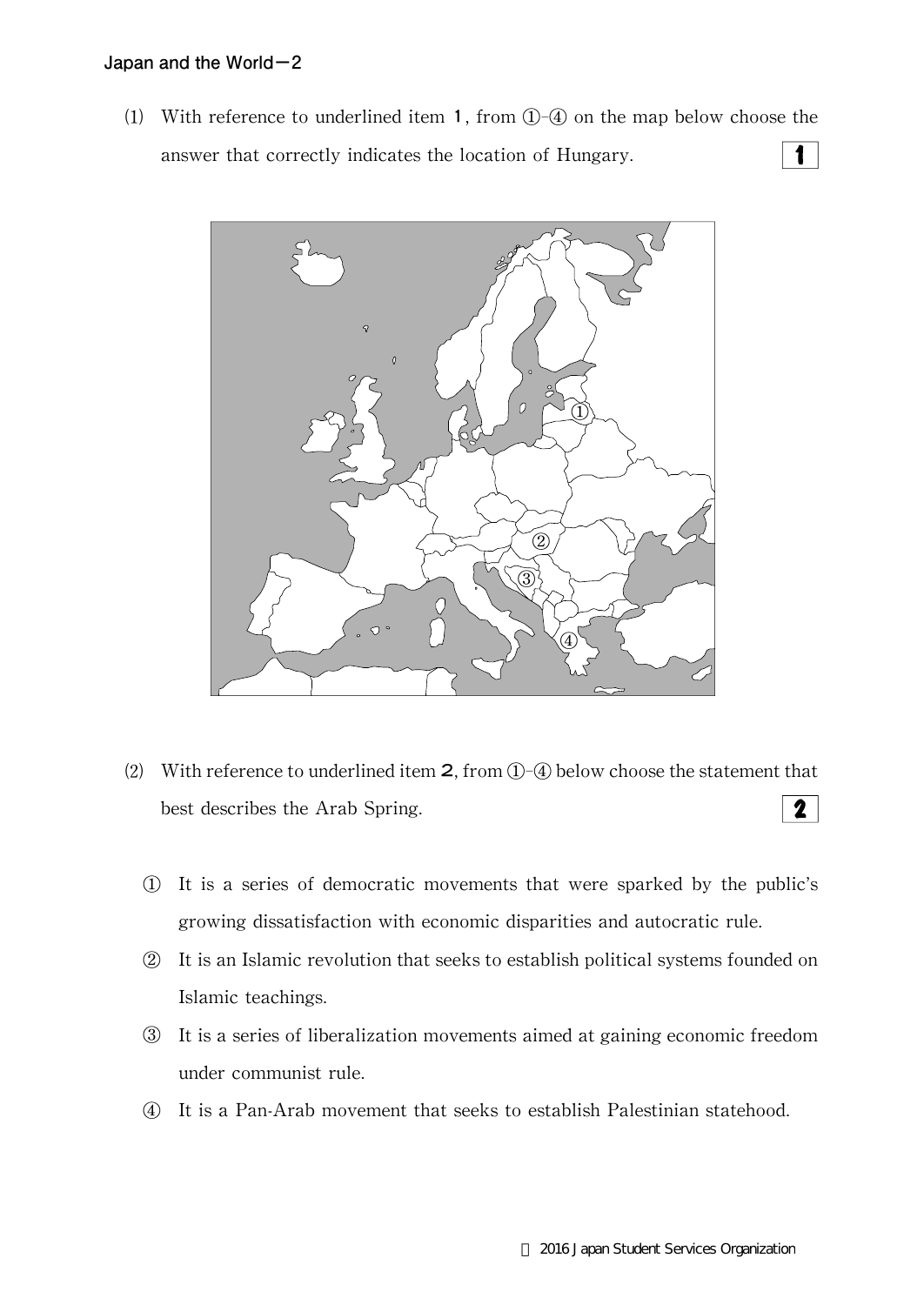- (3) With reference to underlined item **3**, from  $(1)$ - $(4)$  below choose the statement that best describes the German economy in the context of Europe.  $3<sup>1</sup>$ 
	- ① Germany is the top agricultural producer in Europe,a nation endowed with fertile land and a warm climate.
	- ② Germany is a major exporting nation,supported by its high-quality industrial products and the EU's common currency system.
	- ③ Thanks in part to its well-developed social security system,Germany has a high birthrate, and has seen an increase in its working-age population ratio.
	- ④ Germany has many natural resources like crude oil and natural gas,and has profited from the rise in resource prices.
- (4) With reference to underlined item  $4$ , from  $(1)$ - $(4)$  below choose the statement that best describes the EU.  $4<sup>1</sup>$ 
	- ① The EU is an economic cooperation organization of capitalist states that was founded in 1948 mainly through the efforts of countries such as Belgium and the Netherlands, and has no former socialist states among its members.
	- ② The EU is a military alliance that was established by the North Atlantic Treaty of 1949 to counter the Communist or Eastern Bloc led by the USSR.
	- ③ The EU is a free trade associationthat was founded in 1960 mainly through the efforts of the UK, and does not set common external tariffs.
	- ④ The EU is a political and economic union to which devolves some of the sovereignty of its members; it was established in 1993 based on the Maastricht Treaty.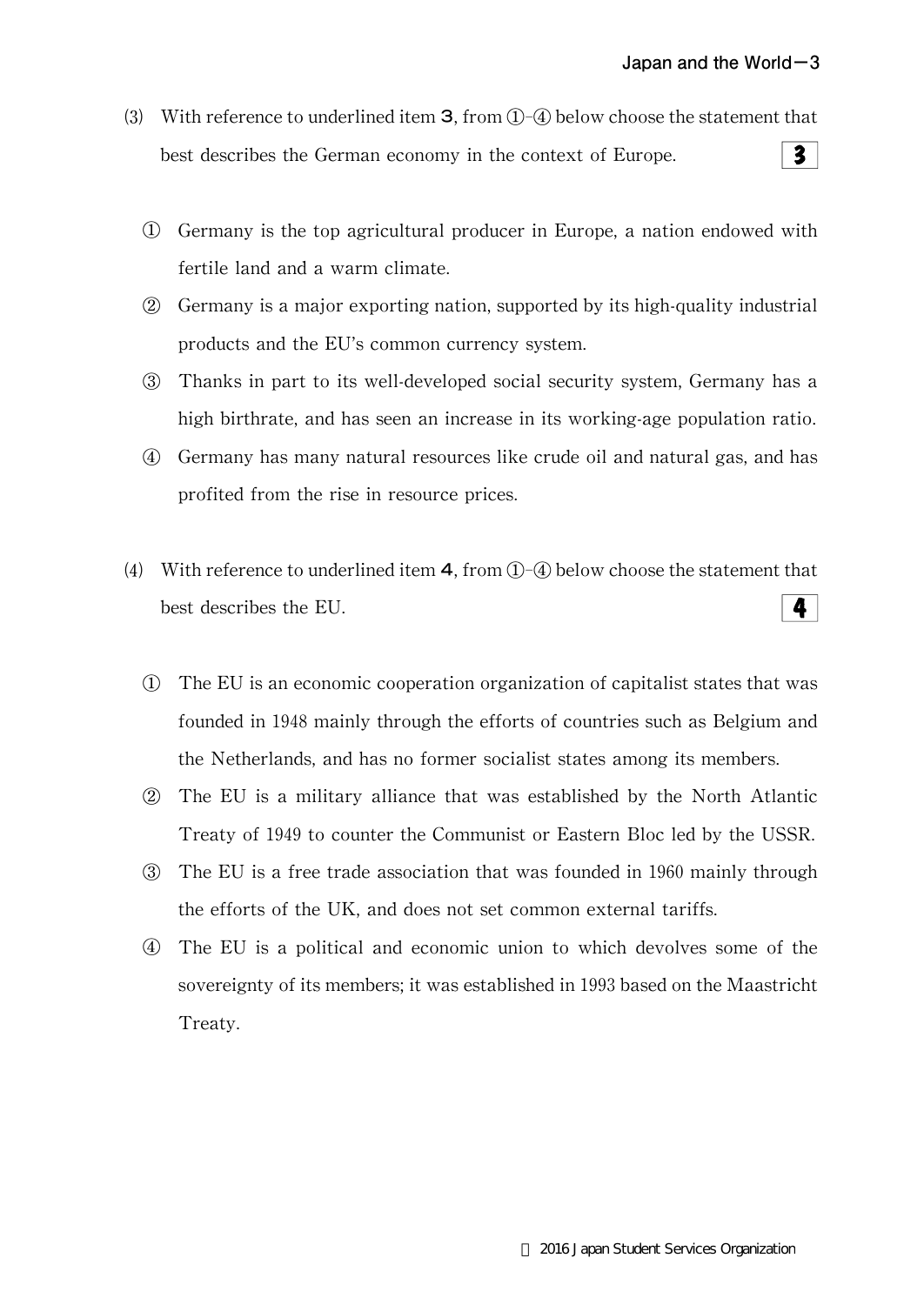- Q2 Read the following conversation and answer questions  $(1)-(4)$  below.
	- A: <sub>1</sub> <u>New Zealand</u> won the 2015 Rugby World Cup by defeating <sub>2</sub> <u>Australia</u> in the final match, right?
	- B: That's right, and the other countries that made it to the semifinals were  $\frac{3}{1}$ South Africa and Argentina, meaning that all four semifinalists were teams from the Southern Hemisphere.
	- A: Japan, which will host the next World Cup, defeated South Africa and  $_4$ Samoa.
	- B: Yes, that's right. I'm looking forward to watching the next tournament.
	- (1) With reference to underlined item 1, from  $(1)$ - $(4)$  below choose the statement that best describes New Zealand. 5.
		- ① New Zealand has a thriving manufacturing industry,and its secondary sector has the largest share of the labor force of all economic sectors.
		- ② New Zealand has been promoting nuclear power generation,and now nuclear power is the country's single biggest energy source.
		- ③ Dairy products make up the largest proportion of New Zealand's exports.
		- ④ New Zealand is economically integrated with Australia,with both countries sharing a common currency.
	- (2) With reference to underlined item  $2$ , from  $\oplus$ - $\oplus$  below choose the statement that best describes Australia's political system. 6
		- ① Australia uses a semi-presidential system in which the president is responsible for foreign affairs and the prime minister is responsible for domestic affairs.
		- $\odot$  The cabinet, which serves under a ceremonial president, is responsible to the parliament.
		- ③ Australia is a republic headed by a president directly elected by the people.
		- ④ Australia is a country with a parliamentary cabinet system,and the leader of a political party or coalition which holds a majority in the Lower House becomes Prime Minister.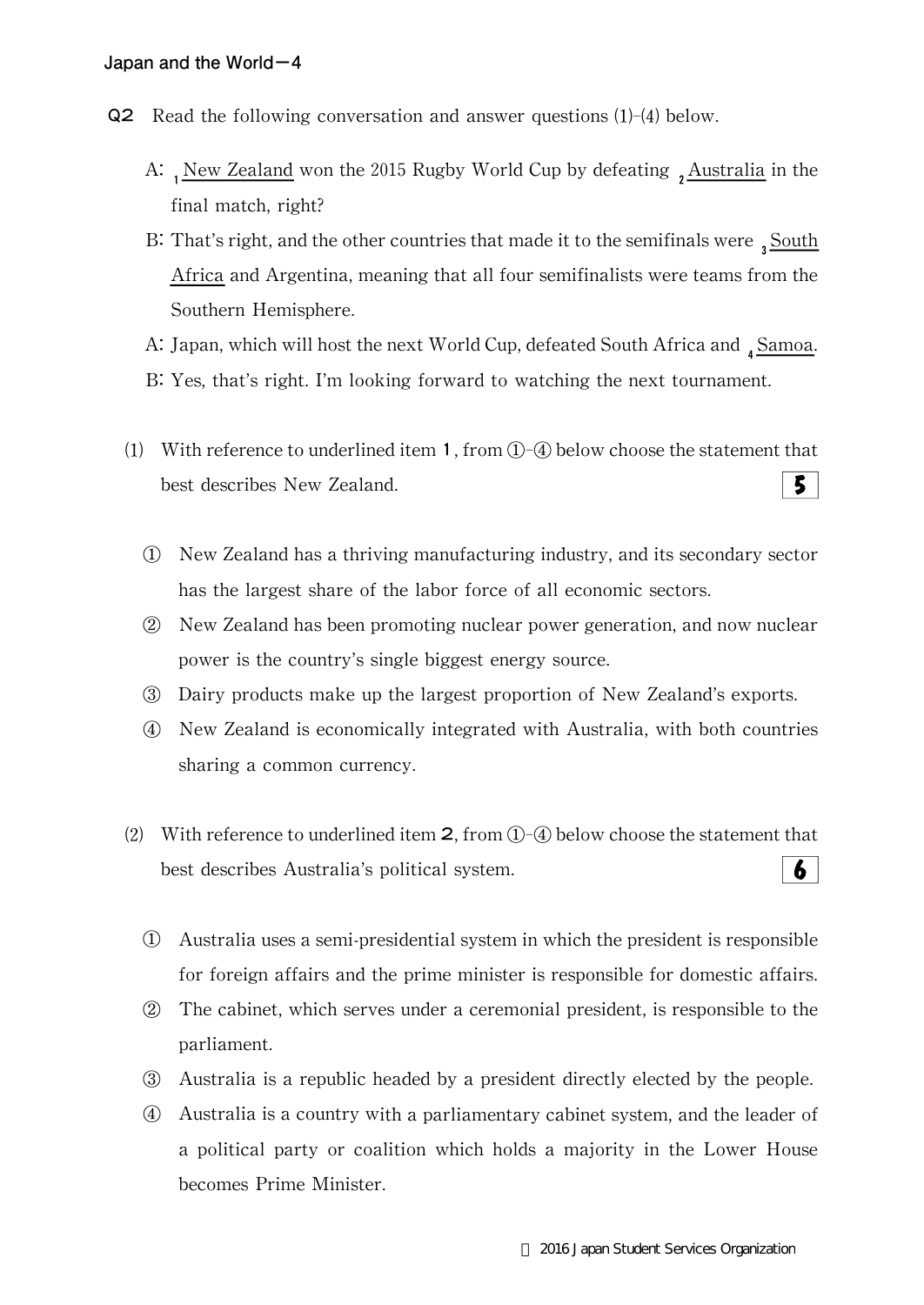- (3) With reference to underlined item 3, the hosting South African team won the Rugby World Cup for the first time in 1995. From  $\mathbb{O}$ - $\mathbb Q$  below choose the answer that correctly indicates the name of the president of South Africa at the time,  $\vert$  7  $\vert$ who handed the championship cup to the winners.
	- ① Gamal Abdel Nasser
	- ② Anwar Sadat
	- ③ Nelson Mandela
	- ④ Francis Nwia Kofia Nkrumah
- (4) With reference to underlined item  $4$ , from  $(1)$ - $(4)$  on the map below choose the 8 answer that correctly indicates the location of Samoa.

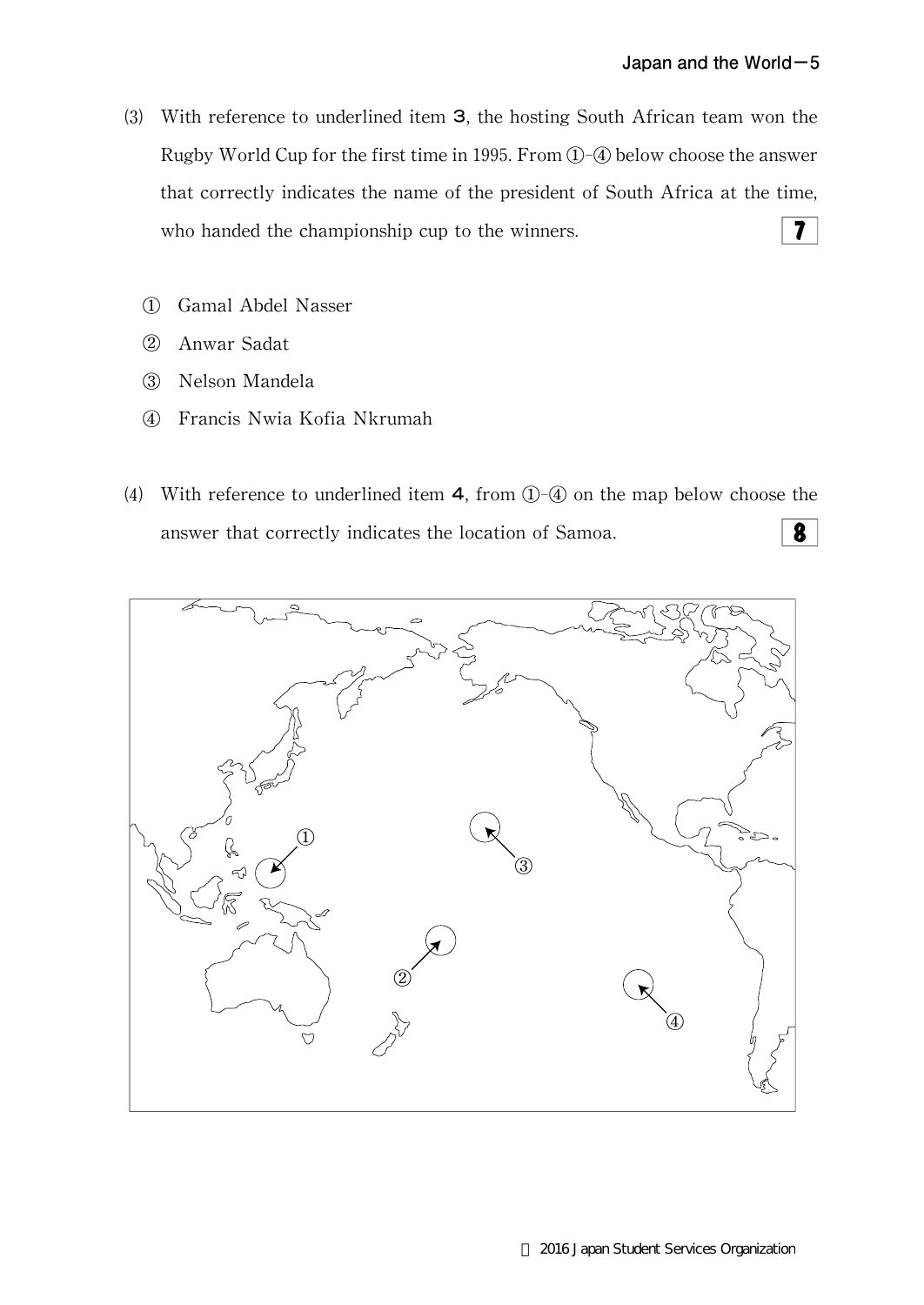- Q3 From ①-④ below choose the answer that correctly indicates the name of a book written by British economist David Ricardo that championed the theory of comparative advantage and explained the benefits of international specialization  $\overline{9}$ and the significance of free trade.
	- ① On the Principles of Political Economy, and Taxation
	- ② The Wealth of Nations
	- ③ The National System of Political Economy
	- ④ The General Theory of Employment, Interest and Money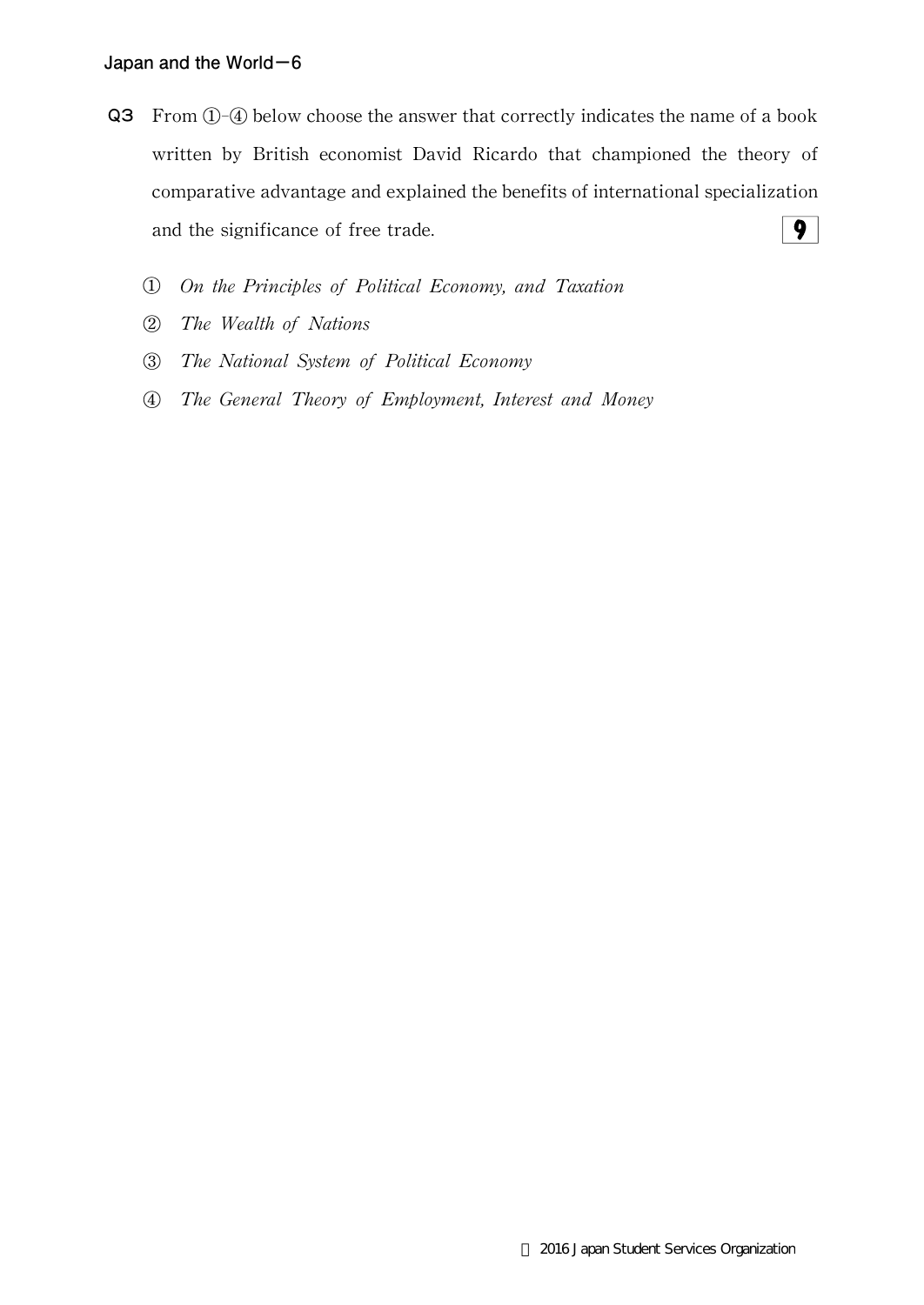Q4 As in the case of general markets for goods, prices in loan markets are determined by the point at which the rising supply curve intersects with the falling demand curve, and the price at this point is seen as balancing supply with demand. Now, if we replace "price" with "interest rate," "supply" with "savings," and"demand"with"investment,"equilibrium between supply and demand in a loan market signifies a state of equilibrium between savings and investment. From  $(1)$ - $(4)$  below choose the statement that does **not** appropriately describe a loan market in this state.  $|10|$ 



- ① If the government keeps the interest rate at a level below equilibrium,this could lead to a decrease in the amount of planned investment.
- ② Excess savings causes the interest rate to fall,since the resulting surplus of loanable funds requires additional borrowers to absorb it.
- ③ If investment becomes vigorous due to an increasein expected returns,the equilibrium interest rate will rise.
- ④ If increased taxation on interest earnings lowers the motivation to save,the amount of investment realized will also decline.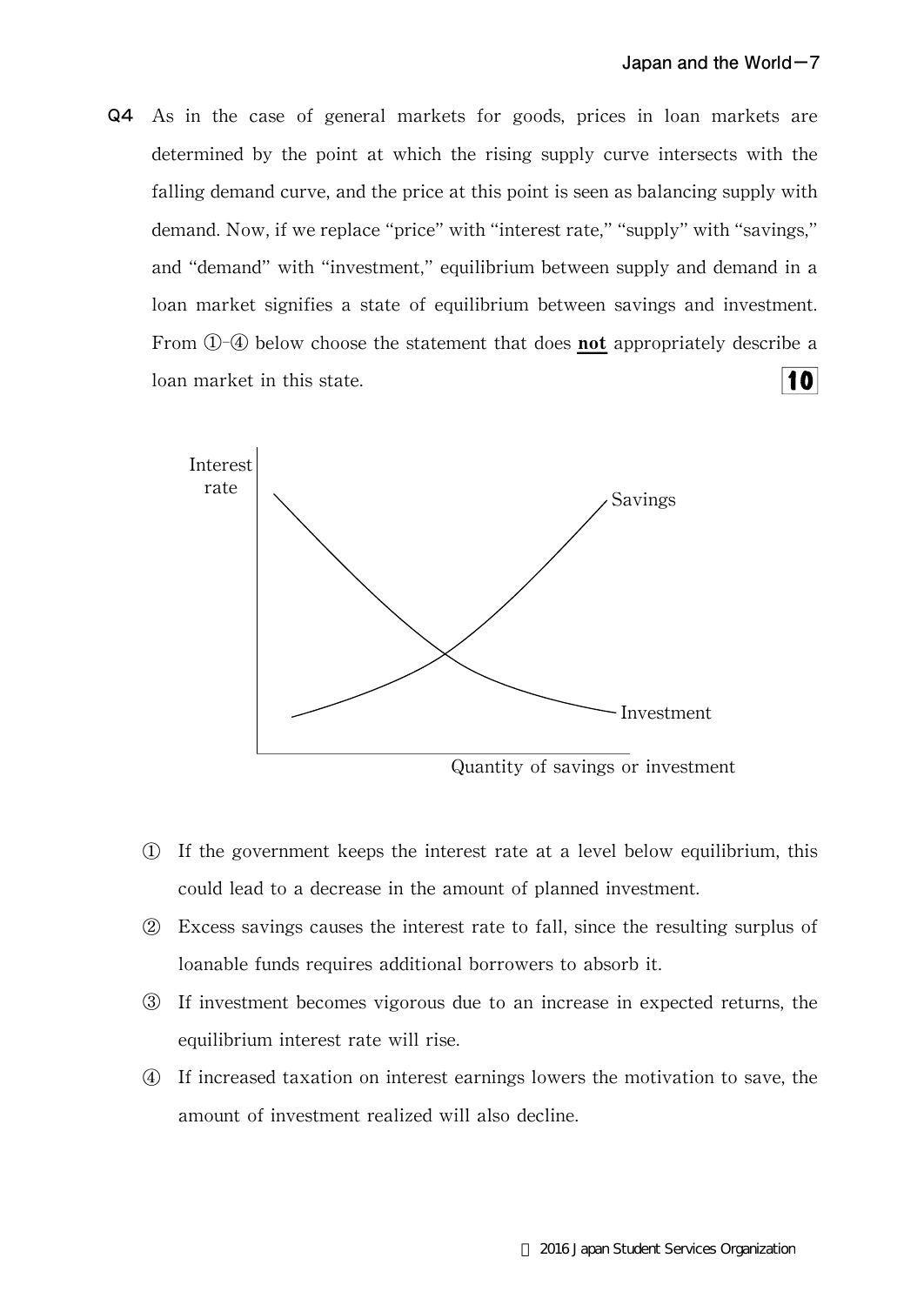- Q5 From ①-④ below choose the statement that best describes household economic  $11$ activity.
	- ① When the economy is booming,household savings increase and consumption expenditure decreases across the country.
	- ② Household consumption expenditure increases when the income tax is raised.
	- ③ In general,the proportion of spending on food in the household budget decreases as income rises.
	- ④ Household consumption expenditure decreases when the value of stocks and real estate held by households rises.
- Q6 From ①-④ below choose the answer that best describes stocks.
	- ① Since stocks can be held only by individuals,corporations are not allowed to hold stocks.
	- ② Stock prices are determined by government policy without regard to companies'business performance.
	- ③ In some cases,dividends are not paid to shareholders when the company is performing poorly.
	- ④ Investors who hold stocks are called shareholders,and are obligated to attend a general meeting of shareholders.
- Q7 From ①-④ below choose the statement that best explains a deflationary spiral.
	- ① It is a phenomenon in which an ongoing recession worsens because prices continue to rise despite poor economic conditions.
	- ② It is a phenomenon in which prices rise and fall in a roughly one-year cycle.
	- ③ It is a phenomenon in which tight-money policies fail to induce economic recovery, resulting in a sustained drop in prices.
	- ④ It is a phenomenon in which falling prices and contraction of the real economy aggravate each other in a vicious cycle that causes the economy to further decline.

 $|12|$ 

13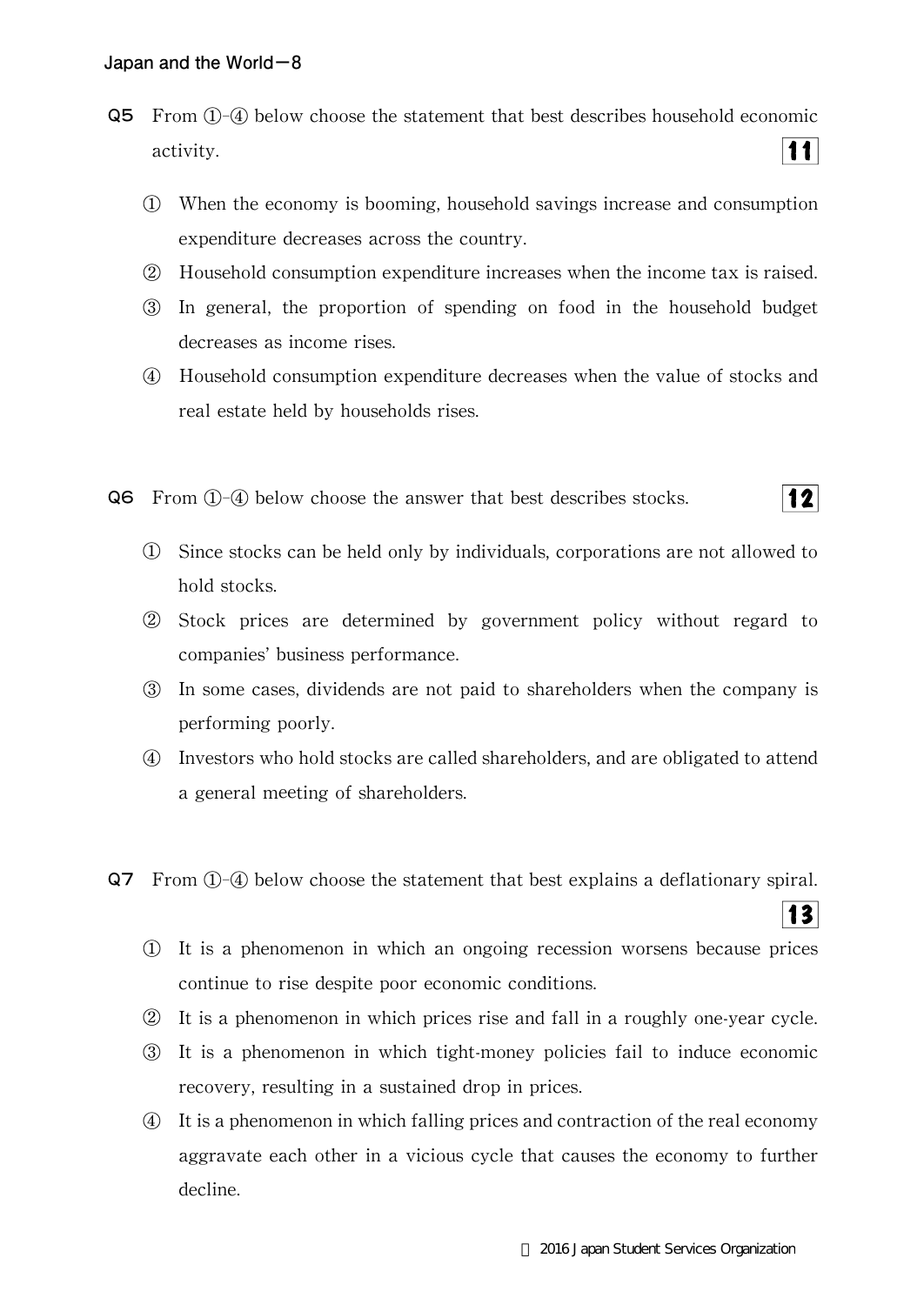- Q8 Currency exchange rates can affect a company's earnings.Consider the example of a certain Japanese company announcing the sales forecast for its operations in the Eurozone during the coming fiscal year.Suppose that the company announces it will draw in sales worth 500 million euros, assuming an exchange rate of 1 euro = 120 yen. A year later, the company announces that it generated  $500$ million euros in sales, as predicted, but the actual exchange rate is now 1 euro  $=$ 140 yen. When converted to yen, how would the company's actual sales revenue compare with the forecasted amount? From  $(1)$ - $(4)$  below choose the correct 14 answer.
	- ① It would be 5 billion yen higher.
	- ② It would be 10 billion yen higher.
	- ③ It would be 5 billion yen lower.
	- ④ It would be 10 billion yen lower.
- Q9 From ①-④ below choose the statement that best describes an event related to  $15<sup>1</sup>$ Japan's financial market in the 1990s.
	- ① The Fair Trade Commission was established,and oversight of financial institutions was strengthened.
	- ② A set of financial regulations called the"convoy system"was implemented to deal with the chaos created by massive bad debt and financial deregulation.
	- ③ Many Japanese financial institutions collapsed as a result of the financial crisis triggered by the subprime mortgage crisis in the USA.
	- ④ A Japanese financial"Big Bang"was implemented under the overall principle of "free, fair, and global."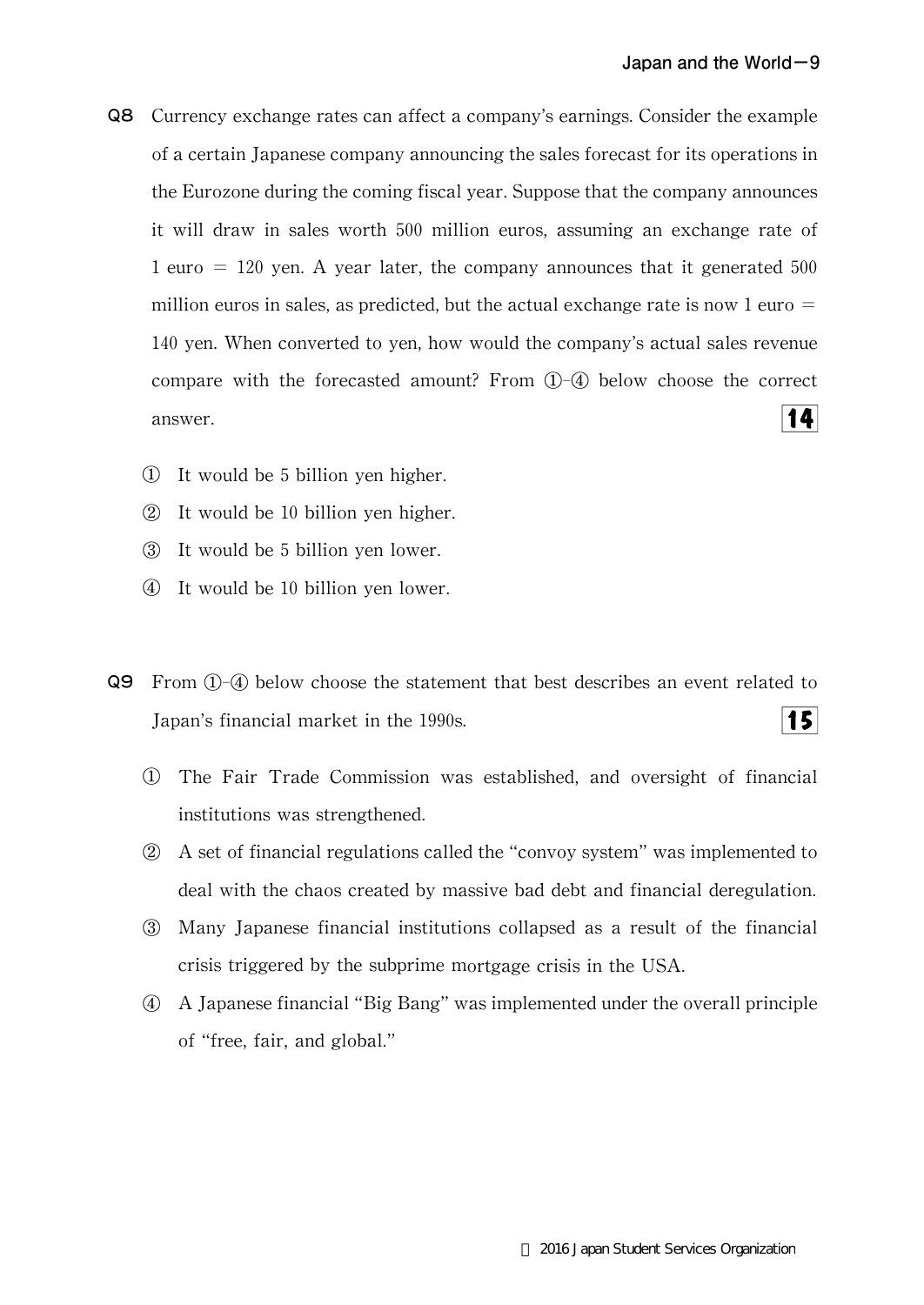- Q10 From ①-④ below choose the answer that correctly indicates a country that is  $\overline{16}$ a member of APEC (Asia-Pacific Economic Cooperation).
	- ① Chile
	- ② Argentina
	- ③ Brazil
	- ④ Uruguay

## $\mathsf{Q11}$  The following graph shows the real GDP graph shows the real GDP graph shows the real GDP graph shows the real GDP graph shows the real GDP graph shows that  $\mathsf{Q211}$

Although it has been established as an exam question, Due to copyright reasons, this exam question will not be posted on the web.

 $\mathcal{L}$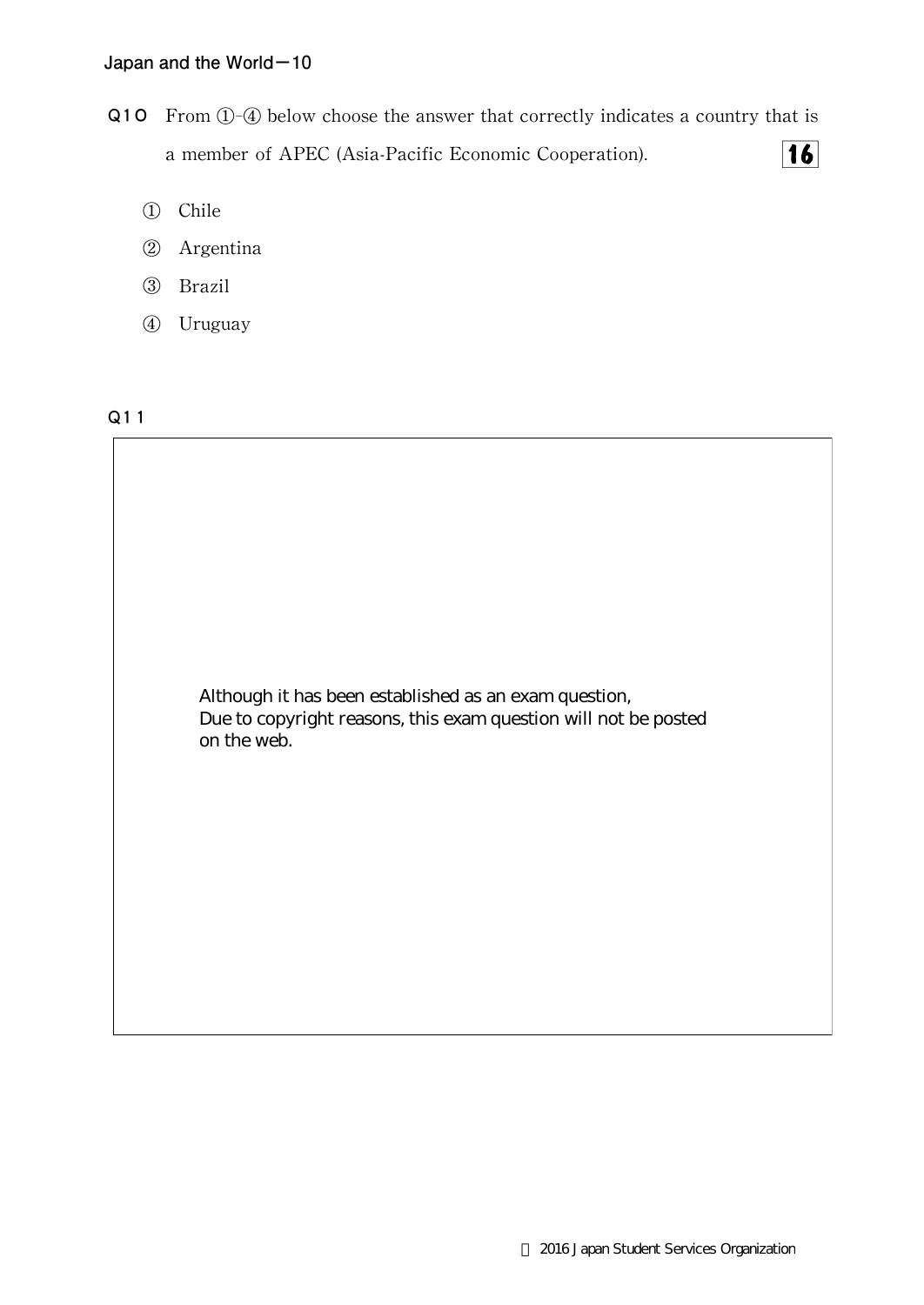$\overline{19}$ 



Although it has been established as an exam question, Due to copyright reasons, this exam question will not be posted on the web.

- Q13 The social security system of the UK was significantly reshaped after World War II based on the Beveridge Report issued in 1942. From  $\textcircled{\textsc{1}}$ -4 below choose the slogan that best sums up the type of social security system developed.
	- ① the carrot-and-stick approach
	- ② the Third Way
	- ③ barrier-free society
	- ④ from cradle to grave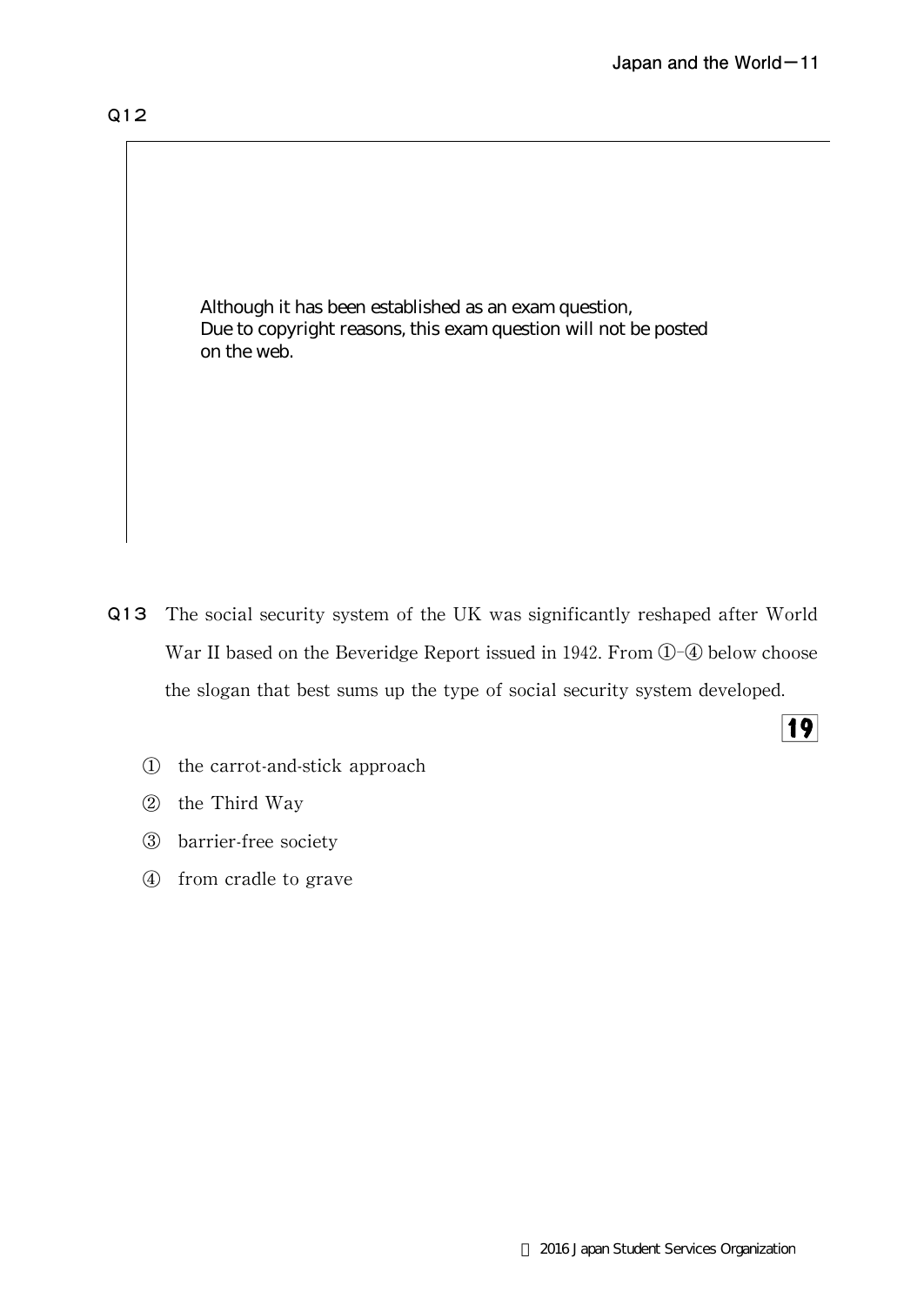Q14 Each of the islands indicated by arrows on the map below is divided into territories controlled by different countries.From ①-④ below choose the answer that correctly indicates which countries share control of the island.

yezh<br>Y ④Ireland ③Hispaniola ①Borneo ②New Guinea

|     | Island     | Countries                 |
|-----|------------|---------------------------|
|     | Borneo     | Viet Nam, Philippines     |
| (2) | New Guinea | Indonesia, Australia      |
| (3) | Hispaniola | Haiti, Dominican Republic |
|     | Ireland    | Ireland, Iceland          |

**20**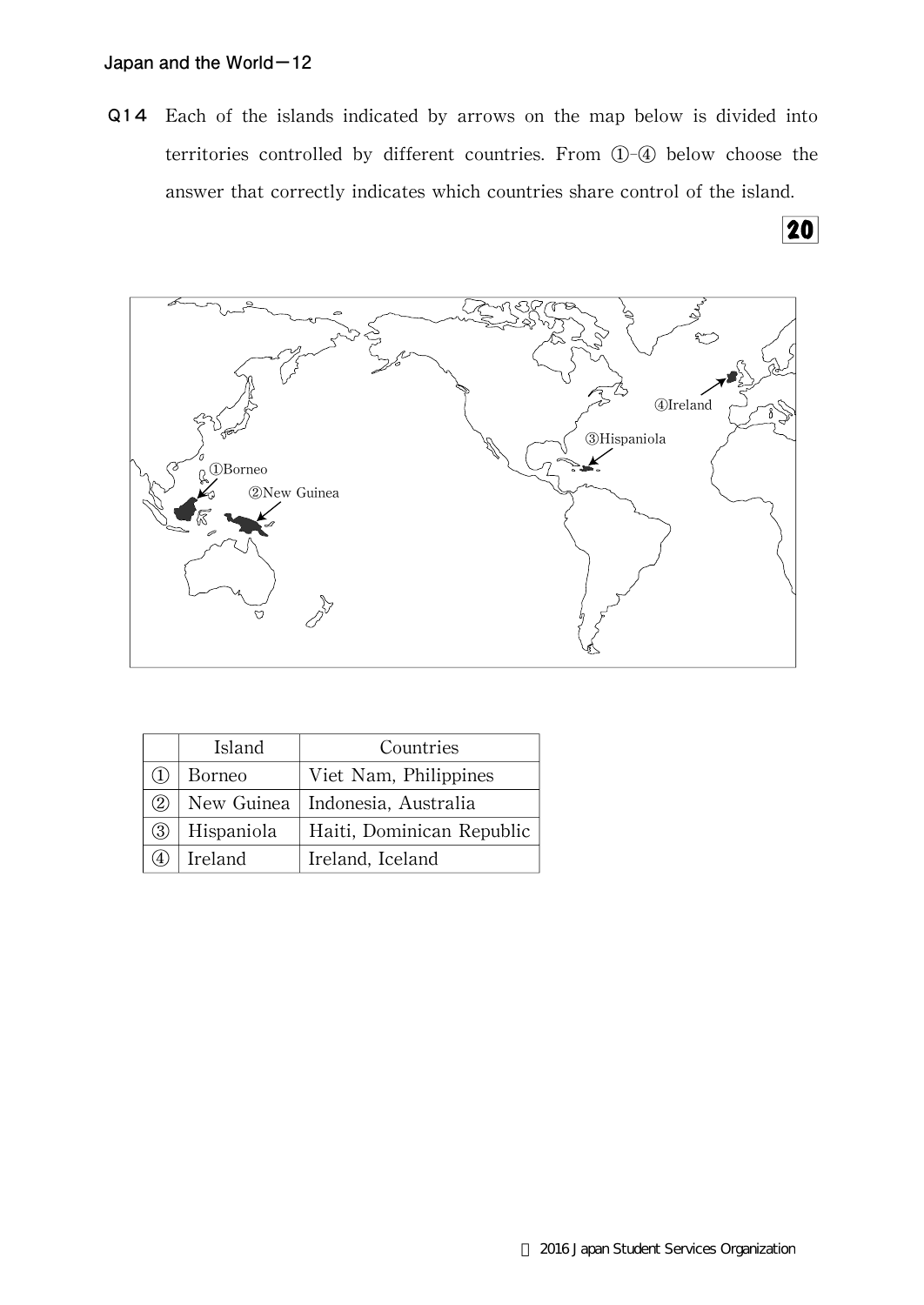## Q15 Read the following paragraph and answer questions (1) and (2) below.

The Kyushu region, located in southwestern Japan, has diverse tourist destinations. One is Mt. Aso, in central Kyushu, a volcano that attracts many tourists with the sight of its plume of smoke and its  $|a|$ , which is one of the largest in the world. Another attraction is a small island west of Nagasaki Peninsula that is commonly called "Gunkanjima"and was designated a World Heritage Site in 2015.The island prospered as a production site of  $\vert b \vert$ , which was once the predominant source of energy in Japan, but because of a shift in Japan's energy policy, the island is now uninhabited.

- ⑴ From ①-④ below choose the topographical feature that correctly fills blank  $21<sup>1</sup>$ a in the paragraph above.
	- ① caldera
	- ② cirque
	- ③ fjord
	- ④ karst
- (2) From  $(1)$ - $(4)$  below choose the resource that correctly fills blank b in the  $|22|$ paragraph above.
	- ① fuelwood
	- ② coal
	- ③ oil
	- ④ natural gas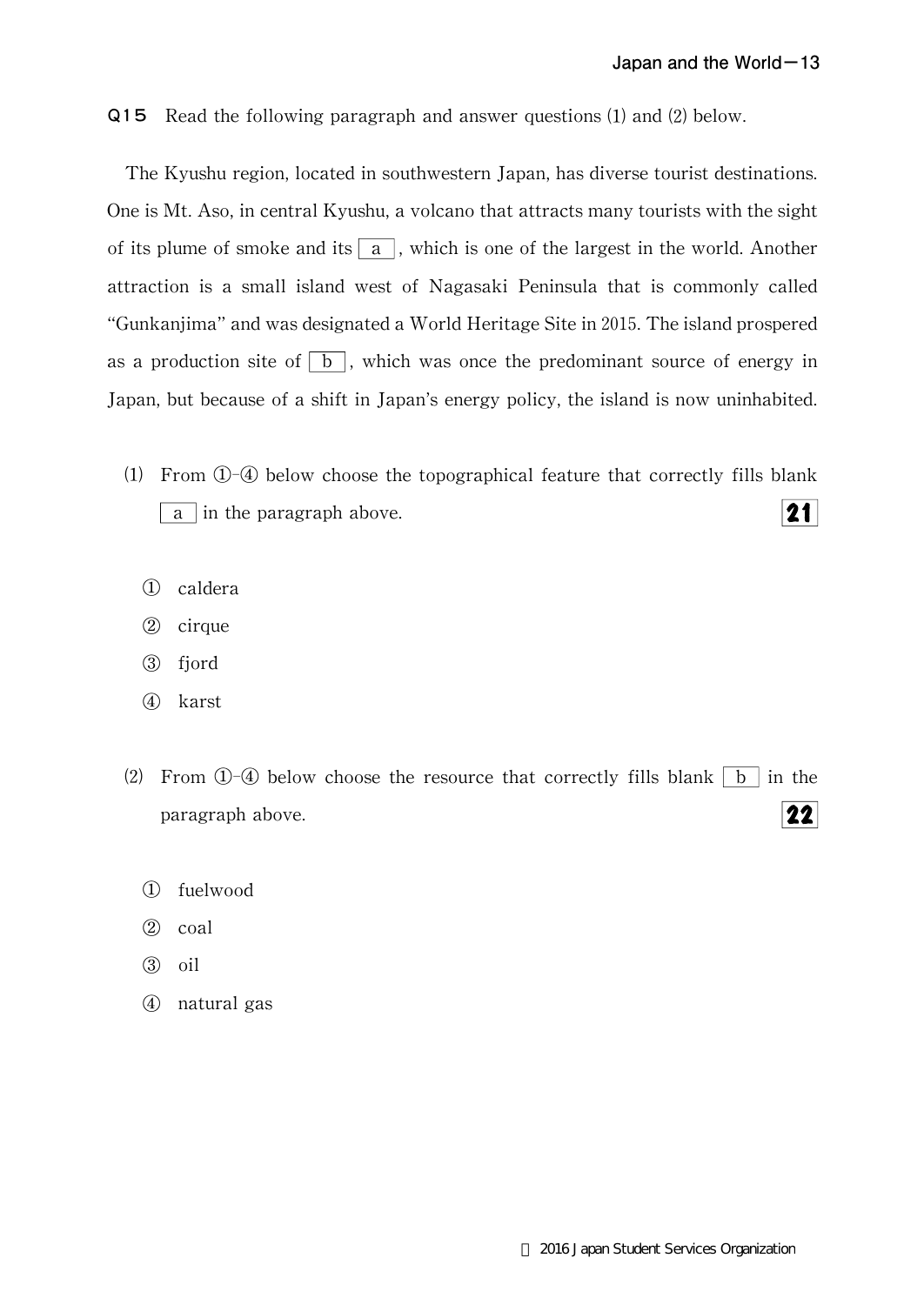Q16 The following table lists the top five countries receiving direct investment from Japan, the top five countries directly investing in Japan, and the stock of foreign direct investments in each category as of the end of 2014. From ①-④ below choose the answer that correctly identifies country X in the table.  $\overline{23}$ 

|                               |         | Values in 100 million yen   |        |  |  |  |
|-------------------------------|---------|-----------------------------|--------|--|--|--|
| Foreign investment from Japan |         | Foreign investment in Japan |        |  |  |  |
| Host country                  | Stock   | Home country                | Stock  |  |  |  |
| <b>USA</b>                    | 455,174 | <b>USA</b>                  | 62,446 |  |  |  |
| China                         | 124,579 | Netherlands                 | 27,765 |  |  |  |
| Netherlands                   | 112,374 | France                      | 26,721 |  |  |  |
| X                             | 92,626  | Singapore                   | 16,221 |  |  |  |
| Australia                     | 73,170  | Х                           | 15,122 |  |  |  |

Source: Website of the Bank of Japan

- ① UK
- ② Indonesia
- ③ Russia
- ④ South Korea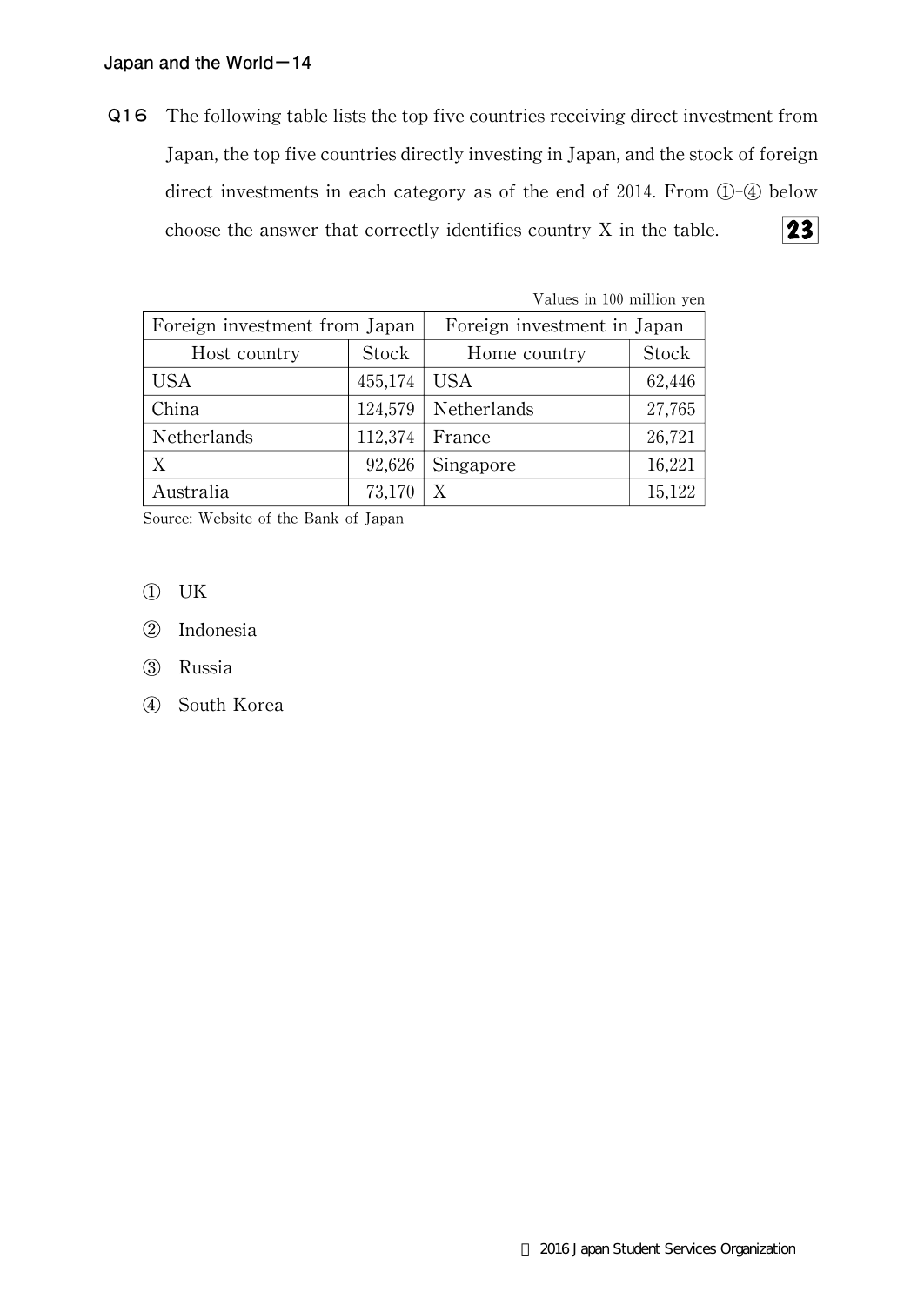Q17 The following graph shows trends in the population of Tokyo Metropolis since 1970, indexed to 1970 = 100. Curves A-D each represent the population of the area within a  $10$ -km radius of Tokyo's urban center, the area within a  $10$ -to 20-km radius, the area within a  $20-$  to  $30-$ km radius, or the area within a  $30-$  to  $40$ -km radius. From  $(1)$ - $(4)$  below choose the answer that correctly indicates the population of the area within a 10-km radius of the urban center.  $24$ 



Source: Website of the Tokyo Metropolitan Government

- ① A
- ② B
- ③ C
- ④ D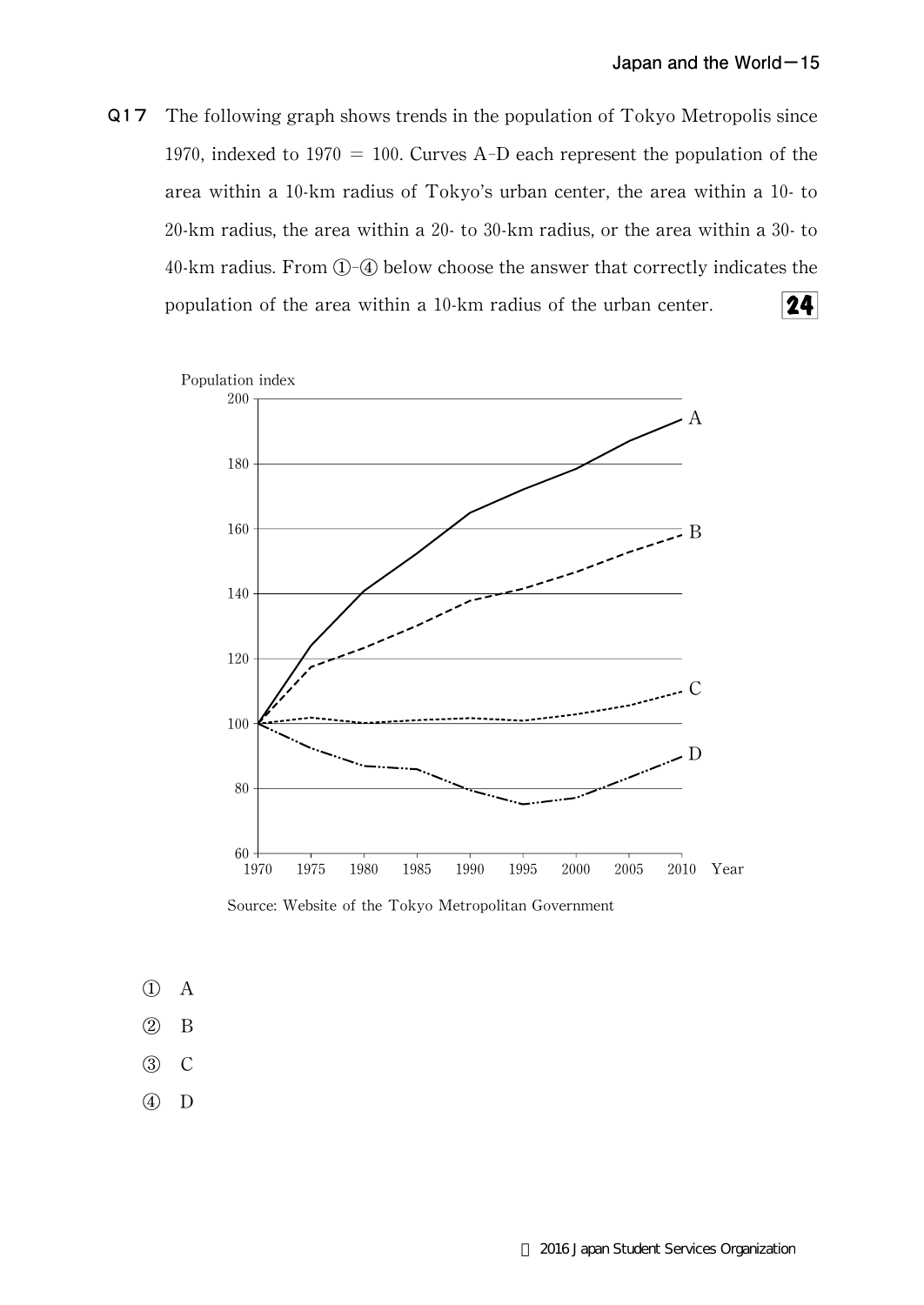- Q18 The German sociologist Max Weber held that authority existed only if people recognized its legitimacy, and that there were three types of legitimate authority. From  $(1)$ - $(4)$  below choose the correct answer that describes the type of authority that Weber said was based on the extraordinary appeal of the  $25<sub>1</sub>$ leader's personality.
	- ① militaristic authority
	- ② traditional authority
	- ③ rational-legal authority
	- ④ charismatic authority
- Q19 From ①-④ below choose the answer that indicates a European country in which the president functions as the head of state.  $26<sup>1</sup>$ 
	- ① France
	- ② Netherlands
	- ③ Spain
	- ④ Sweden
- Q20 The Constitution of Japan provides for separation of powers through checks and balances on the power of the executive, legislative, and judicial branches of government.From ①-④ below choose the statement that best describes this  $27<sub>l</sub>$ arrangement.
	- ① The Diet sets up impeachment courts for trying judges.
	- ② The Chief Judge of the Supreme Court is designated by the Diet.
	- ③ Only the House of Councillors has the power to pass no-confidence resolutions.
	- ④ The Supreme Court has the power to dismiss the Prime Minister.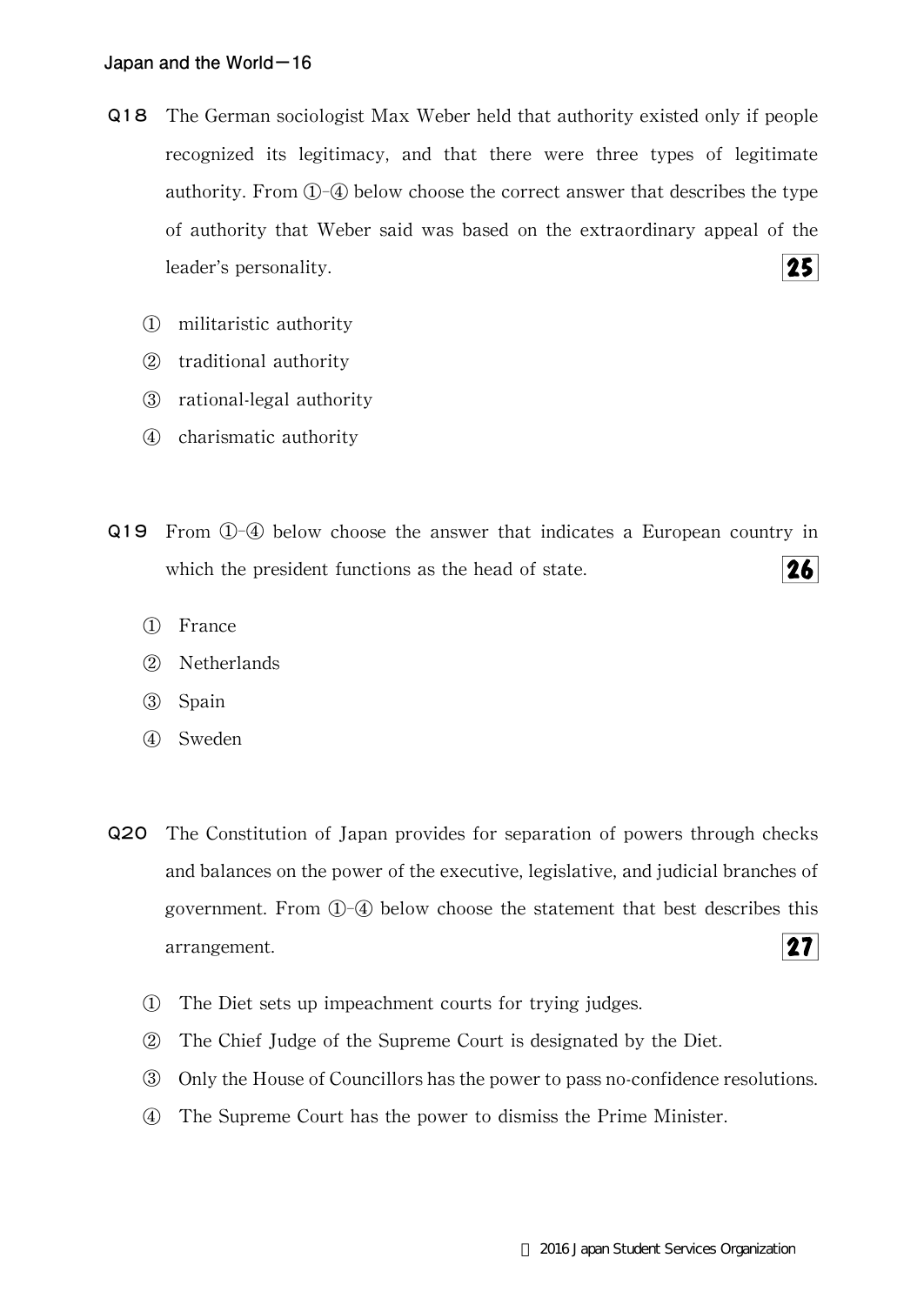28

Q21 From ①-④ below choose the statement that best describes party systems.

- ① Multiparty systems have the advantage that continuity in policy is maintained because administrations remain stably in power.
- ② Two-party systems have the advantage that it is easier for administrations to remain stably in power, with the result that the locus of political responsibility is clearly defined.
- ③ Multiparty systems have the disadvantage that each administration remains in power for so long that it becomes difficult to prevent political corruption in the administration.
- ④ Two-party systems have the disadvantage that the ruling party changes frequently, with the result that the locus of political responsibility is not clearly defined.
- Q22 Article 21 of the Constitution of Japan prohibits censorship. From  $\mathbb{O}$ -4 below  $29$ choose the answer that best indicates the reason for this prohibition.
	- ① to guarantee personal liberty
	- ② to guarantee the confidentiality of state secrets
	- ③ to guarantee freedom of expression
	- ④ to guarantee freedom of economic activity
- Q23 Where was the summit meeting held between the USA and the USSR in 1989 that declared the end of the Cold War? From  $(D-4)$  below choose the correct answer. 30
	- ① Potsdam
	- ② Malta
	- ③ Yalta
	- ④ Munich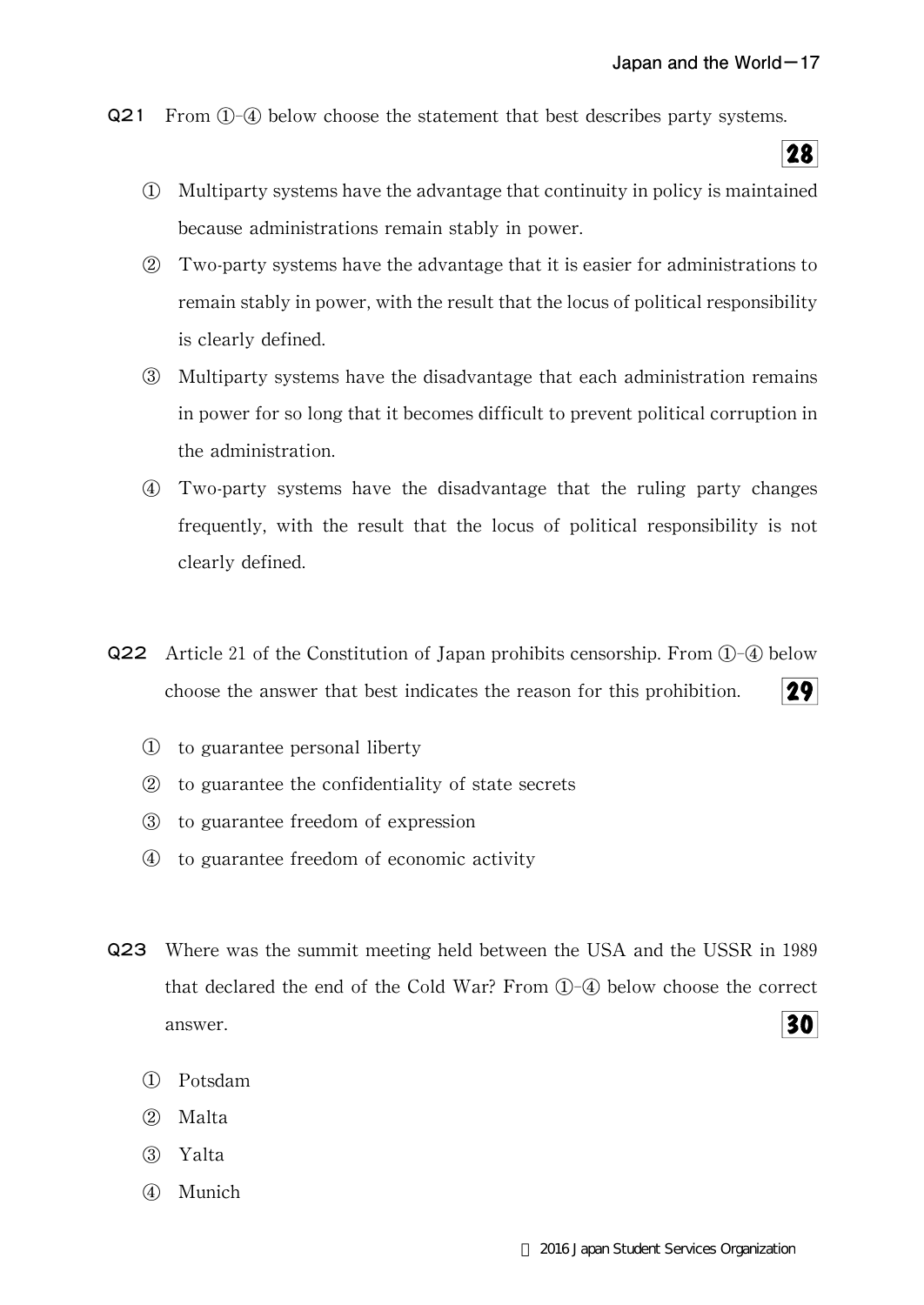- Q24 From  $\Phi$ -(4) below choose the language that Quebec, a province in eastern  $31$ Canada, designates as its only official language.
	- ① English
	- ② French
	- ③ German
	- ④ Spanish
- Q25 From ①-④ below choose the statement that best describes the post-WWII 32 phenomenon referred to as a"population explosion."
	- ① In the course of a population explosion,the demographic structure shifts from low rates of birth and mortality to high rates of birth and mortality.
	- ② The rate of population increase is higher in developed countries than in developing countries.
	- ③ A drastic increase in the labor force leads to declining poverty.
	- ④ The main factor behind population explosions is a decline in the mortality rate as a result of advances in healthcare and improved hygiene.
- **Q26** Our Common Future, a report issued by the World Commission on Environment and Development in 1987, says that development must be designed to satisfy the needs of both the current generation and future generations. From  $(1)$ - $(4)$  below choose the term that best expresses this principle.  $33$ 
	- ① economic growth
	- ② technological development
	- ③ sustainable development
	- ④ globalcommons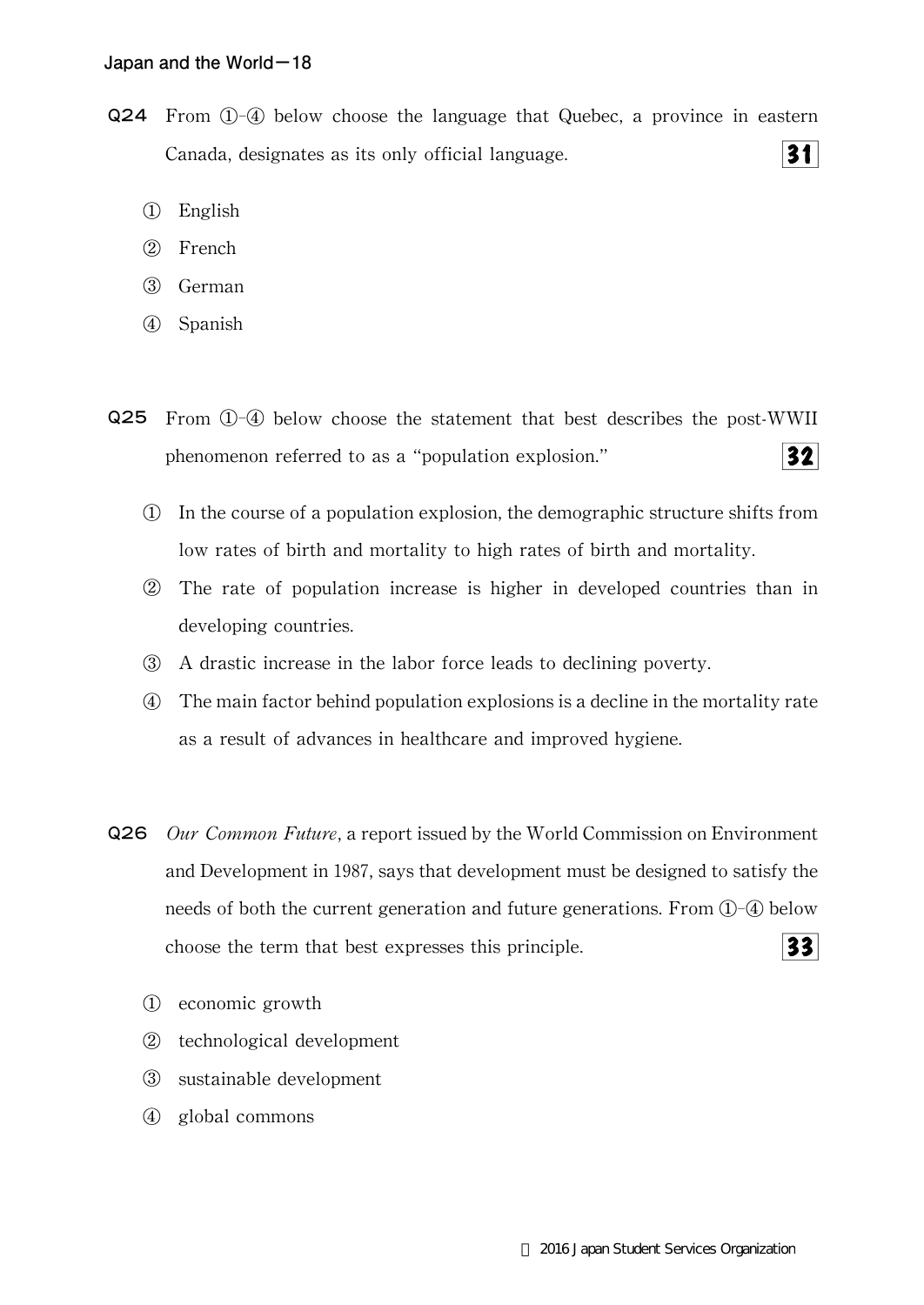- Q27 From ①-④ below choose the statement that best describes Napoleon  $34$ Bonaparte, who was crowned emperor of France in 1804.
	- ① He issued the Napoleonic Code,which gave special protection to Catholics and established gender equality.
	- ② He ordered a continent-wide blockade that prohibited continental European countries from trading with the UK.
	- ③ He invaded Moscow and took control of the Russian Empire's entire territory.
	- ④ He abdicated after being defeated at Waterloo by Spanish forces.
- Q28 From ①-④ below choose the statement that best describes the USA's foreign relations from the end of the 19th century through World War I. 35|
	- ① The USA entered into war with Spain over the Cuban independence movement, and took possession of the Philippines and other territories.
	- ② The USA followed a"Good Neighbor"policy that focused on maintaining friendly relations with Latin American countries.
	- ③ The USA's efforts to increasingly colonize Africa led to the Fashoda Incident, a series of disputes with the UK.
	- ④ Seeking to protect its interests in the Chinese market,the USA convinced other powers to join in a demand that territory acquired by Japan in the Sino-Japanese War be returned to China.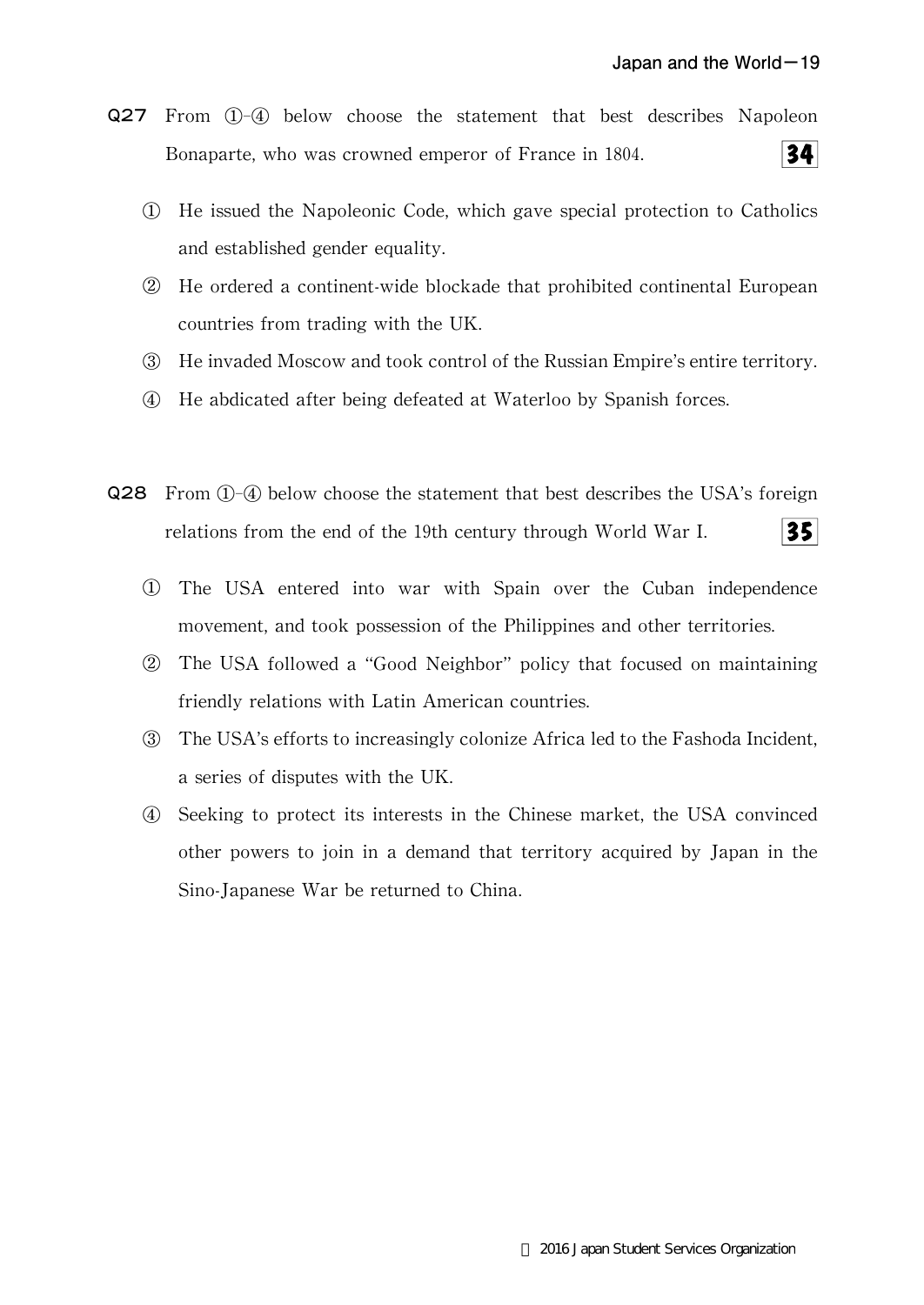- Q29 In the late Edo period, Japan ended its policy of isolation and opened up to diplomatic relations and commerce with other countries.From ①-④ below choose the statement that best describes this transition and the trade with  $36$ Western powers that followed.
	- ① In the early period after trade began,Japan experienced an export surplus that drove up domestic prices.
	- ② Since Nagasaki was the only port opened after the transition,the amount of trade changed very little.
	- ③ Before entering into treaties with other powers,Japan first established a treaty of commerce with Russia,which was following a policy of southward expansion.
	- ④ The treaties between Japan and the Western powers prescribed that no tariffs could be imposed on either side.
- Q30 Items A-D below are events that took place in Asia during the Cold War.From ①-④ below choose the answer that correctly arranges these events in  $37<sup>l</sup>$ chronological order.
	- A: President Richard Nixon's visit to China
	- B: signing of the Korean War Armistice Agreement
	- C: end of the Vietnam War
	- D: establishment of ASEAN
	- $\overline{A} \rightarrow B \rightarrow C \rightarrow D$
	- $\overline{a}$  B  $\rightarrow$  D  $\rightarrow$  A  $\rightarrow$  C
	- $\textcircled{3}$   $\textcircled{c} \rightarrow \textcircled{D} \rightarrow \textcircled{B} \rightarrow \textcircled{A}$
	- $\textcircled{4}$  D  $\rightarrow$  B  $\rightarrow$  C  $\rightarrow$  A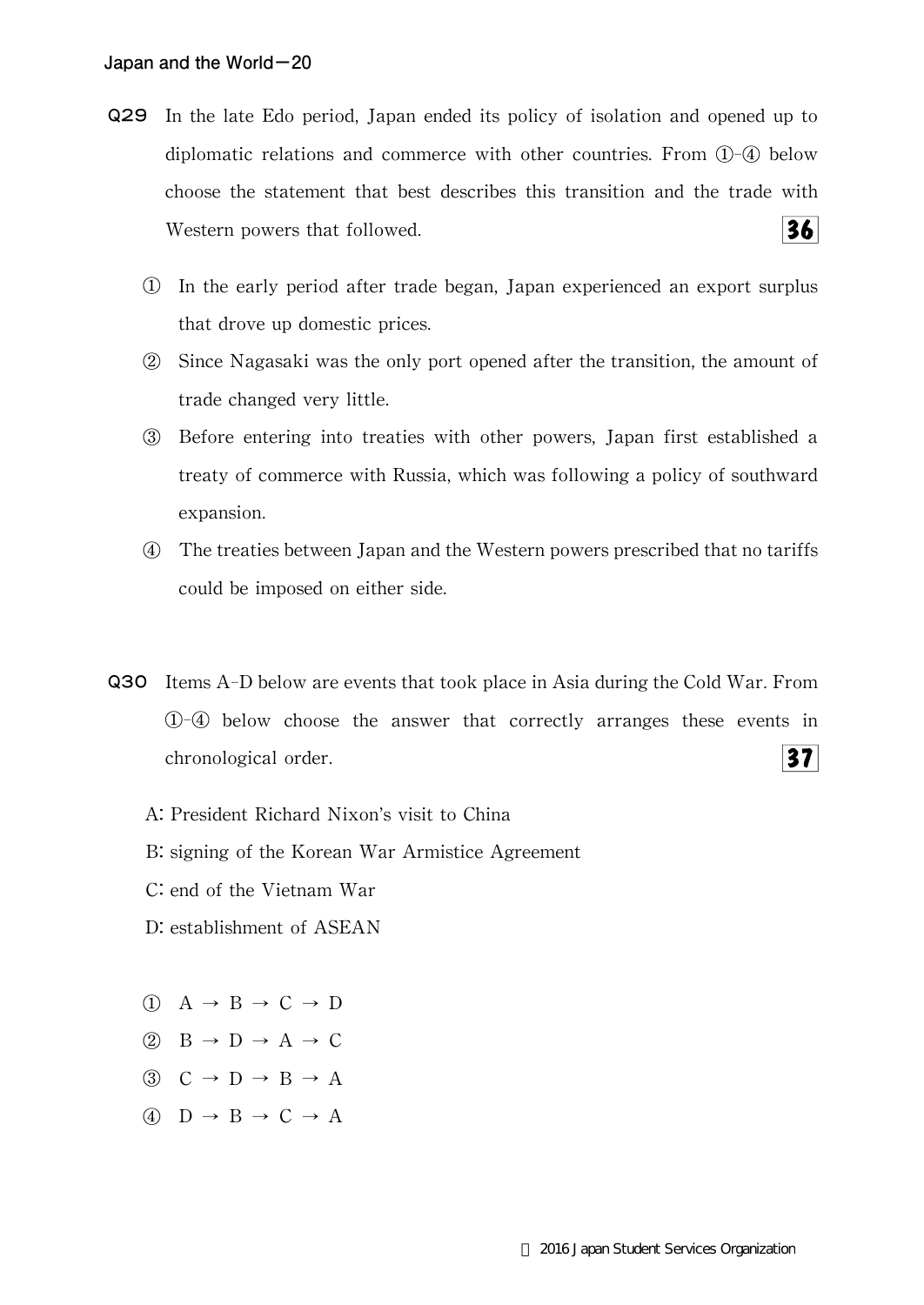- Q31 From ①-④ below choose the statement that best describes a regional conflict  $38<sup>2</sup>$ or ethnic conflict that took place after the Cold Warended.
	- ① A civil war broke out in Somalia over the government's racial segregation policy, and a UN peacekeeping operation was conducted in the country.
	- ② Iran was bombed by a multinational force after invading Iraq to gain additional petroleum resources.
	- ③ During the Kosovo War,NATO forces launched air strikes without a supporting resolution from the UN.
	- ④ Czechoslovakia was broken up into the Czech Republic and Slovakia as a result of armed conflict between different ethnic groups.

The end of the questions for Japan and the World. Leave answer spaces  $39 - 60$  blank.

Do not take this question booklet out of the room.